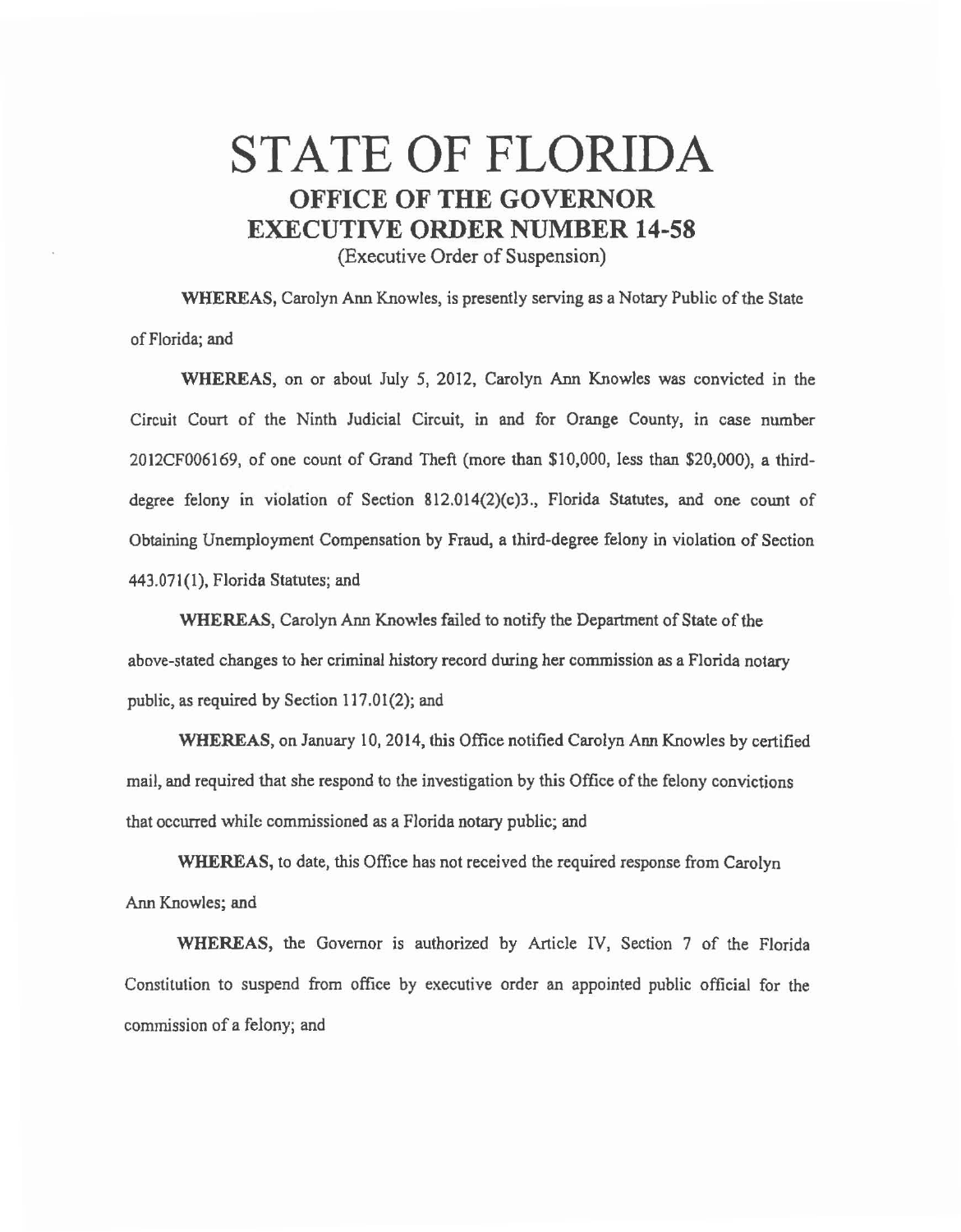WHEREAS, it is in the best interests of the citizens of the State of Florida that Carolyn Ann Knowles be immediately suspended from the public office, which she now holds, upon the grounds set forth in this Executive Order;

NOW, THEREFORE, I, RICK SCOTT, Governor of Florida, pursuant to Article IV, Section 7 of the Florida Constitution and Section 117.01(4), Florida Statutes, find and state as follows:

- A. Carolyn Ann Knowles is a duly appointed Notary Public of the State of Florida, pursuant to Section 117.01, Florida Statutes.
- B. Carolyn Ann Knowles is commissioned as a Florida notary public from April 23, 2012, through April 22, 2016.
- C. Carolyn Ann Knowles was convicted of two felonies in Orange County in 2012, while commissioned as a Florida notary public.
- D. Carolyn Ann Knowles failed to notify the Department of State of the changes to her criminal history record following her felony convictions in Orange County in 2012, *as* required by Section 117.01 (2), Florida Statutes.
- E. Carolyn Ann Knowles refused to cooperate or respond to an investigation of notary misconduct by the Executive Office of the Governor, as required by Section l 17.01(4)(c), Florida Statutes.

BEING FULLY ADVISED in the premise, and in accordance with the Florida Constitution and the laws of the State of Florida, this Executive Order is issued:

Section 1. Carolyn Ann Knowles is suspended from the public office which she now holds: Notary Public of the State of Florida.